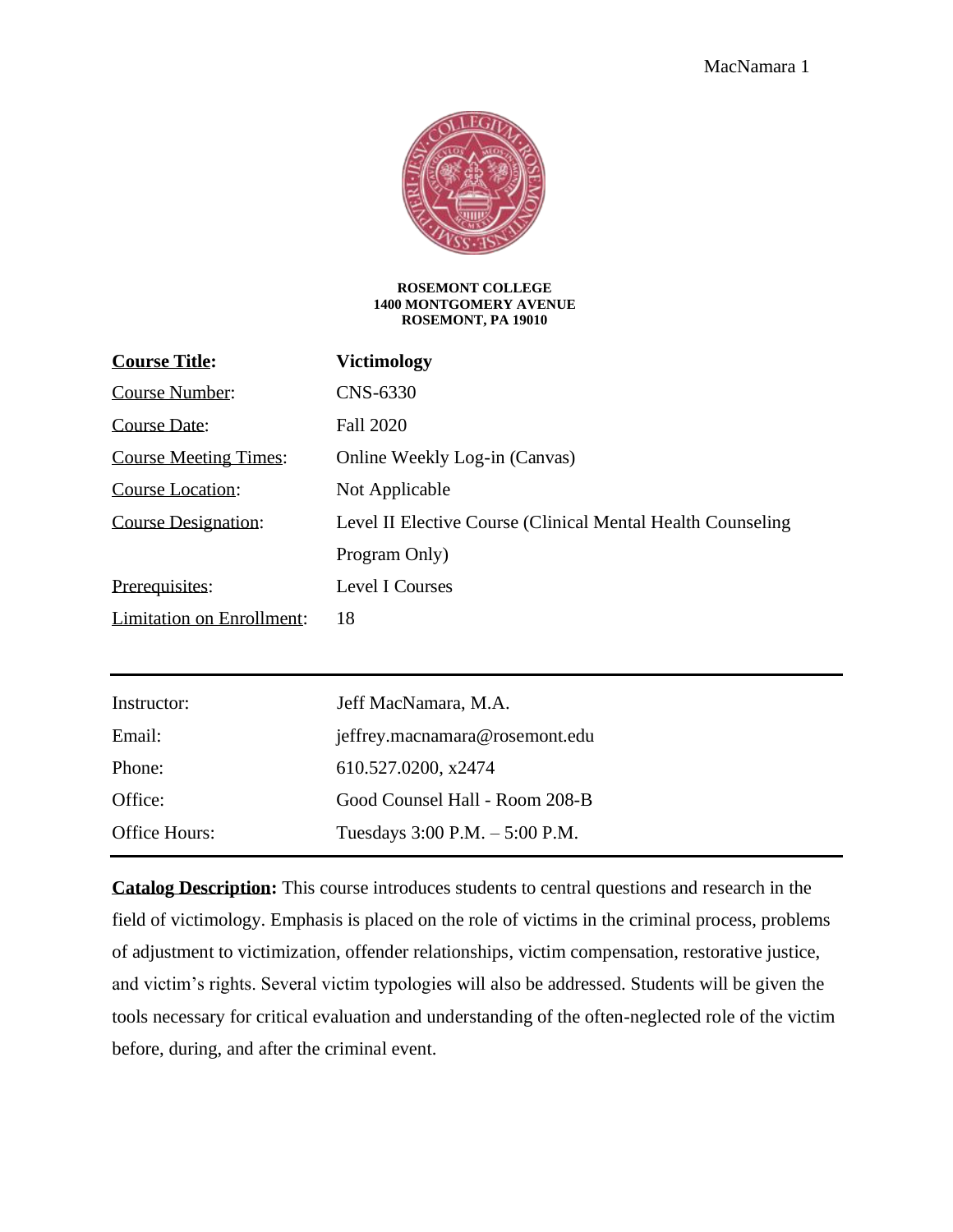MacNamara 2

**Rosemont Mission Statement**: Rosemont College is a community of lifelong learners dedicated to academic excellence and fostering joy in the pursuit of knowledge. Rosemont College seeks to develop in all members of the community open and critical minds, the ability to make reasoned moral decisions, and a sense of responsibility to serve others in our global society. Rooted in Catholicism, Rosemont welcomes all faiths and is guided by the educational principles of Cornelia Connelly and the Society of the Holy Child Jesus to meet the needs of the time. Rosemont College values trust in and reverence for the dignity of each person, diversity with a commitment to building an intercultural community, persistence and courage in promoting justice with compassion, and care for the Earth as our common home.

**Professional Performance Evaluation:** Rosemont College has identified five professional dispositions that relate to the goals of the Graduate Counseling program. Faculty members will evaluate each student on their professional dispositions during each course at the conclusion of the semester using the Professional Performance Evaluation Form.

1. **Flexibility/Openness:** Open willingness to different perspectives; Flexible to new demands, the environment, and accept necessary changes; Search for peer opinions, accept constructive feedback, and incorporate feedback from peers

2. **Collaboration:** Accept mistakes, avoid blame, apply feedback toward growth, and monitor self for professionalism; Reach consensus, initiate compromise, and show concern for group goals; Invite feedback, incorporate supervisory feedback, and give feedback

3. **Awareness:** Awareness of own impact on others; Ability to deal with conflict; ability to express feelings effectively and appropriately; Understand and demonstrate multicultural concerns and social justice. Identification of biases and prejudices of self and society.

4. **Initiative and Motivation:** Met or exceed all of the class requirements, showed creativity; Adhere to school and SPGS policies; Proficient graduate level oral and written skills

5. **Responsibility:** Maintain professional boundaries, sensitive to diversity, safeguard confidentiality, Dedication to Counseling Profession; Attend and adhere to Ethical Standards

This syllabus is provided to you as a means of conveying what you should expect from this course. It outlines the responsibilities of the instructor in conducting the class – the course content, planned scheduled of classes and assignments, grade components, and method(s) of grading. It also outlines your responsibilities as a part of this class. By remaining in this class, you indicate your acceptance of your responsibilities as a student and agree to the terms specified in the syllabus.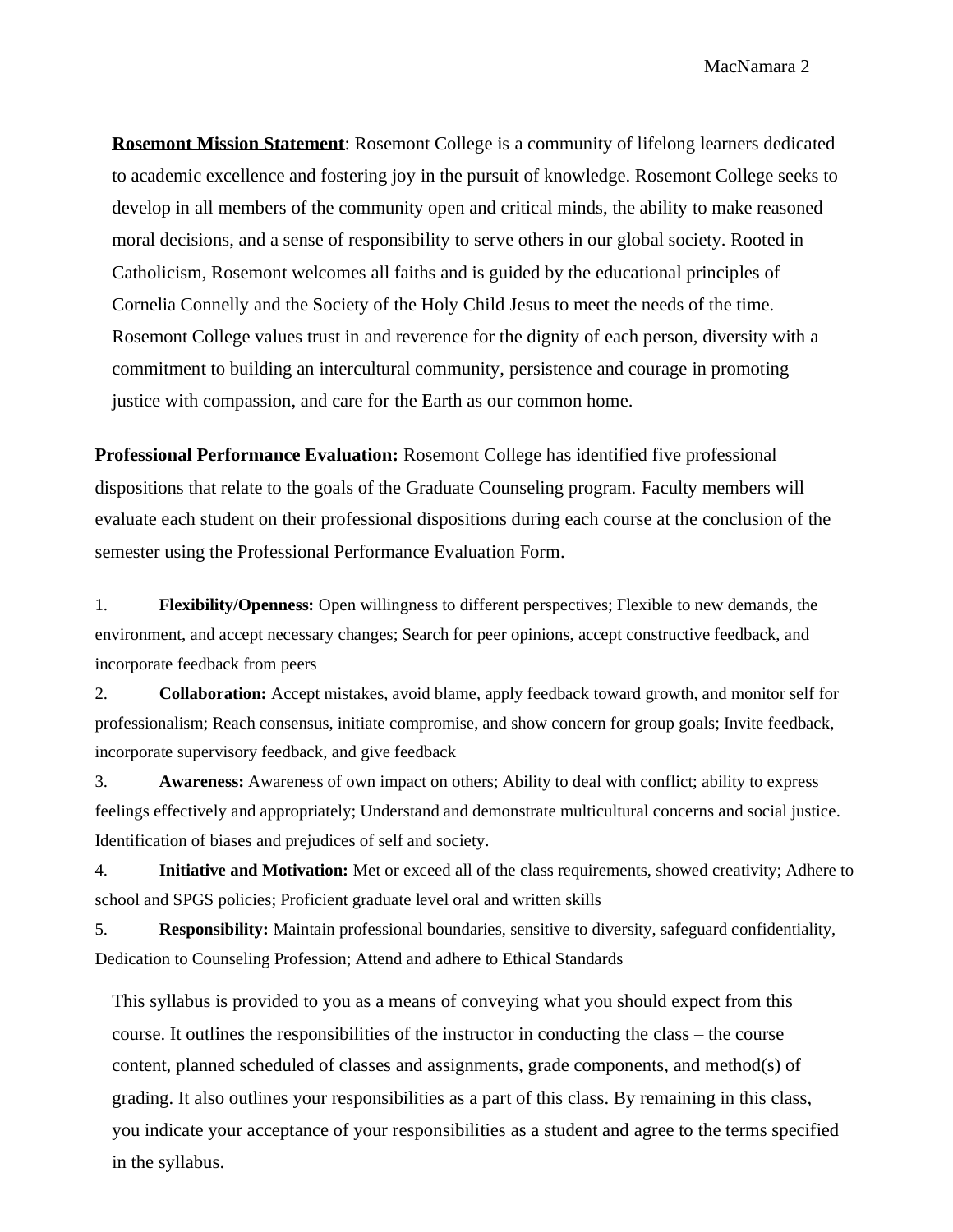**Note**: The instructor reserves the right to adjust the course schedule and content during the semester in order to accurately reflect the progress being made by the class. This may result in modifications to assignment and exam due dates and/or course content.

### **I. Student Learning Outcomes**

Upon successful completion of this course, students will:

- A. Gain an understanding of the historical development of the field of victimology and its connections to forensics counseling.
- B. Comprehend how counselors engage in consultation and collaboration with the legal system for clients who have experienced victimization
- C. Demonstrate an understanding of the plight of the victim and how cultural aspects, social movements, and support groups have changed the landscape of the field of victimology for diverse populations.
- D. Assess ethical and legal standards in working with clients who have experienced victimization to mutually determine the most effective therapeutic response in support of the client's best interests
- E. Evaluate the concepts of victim blaming, victim defending, and shared responsibility along with the policies and practices within the study of victimization

# **II. Course Content**

- A. Introduction
	- a. Historical context. What is victimology?
	- b. The re-discovery of crime victims
	- c. Key terms associated with victimology
- B. Forensics counseling
	- a. Role of the counselor
	- b. Interaction with the legal system
	- c. Responsibility to the client
- C. Victimization
	- a. Victimization in the United States
	- b. Violent Crimes
- D. Plight of the victim
	- a. Victim blaming
	- b. Victim shaming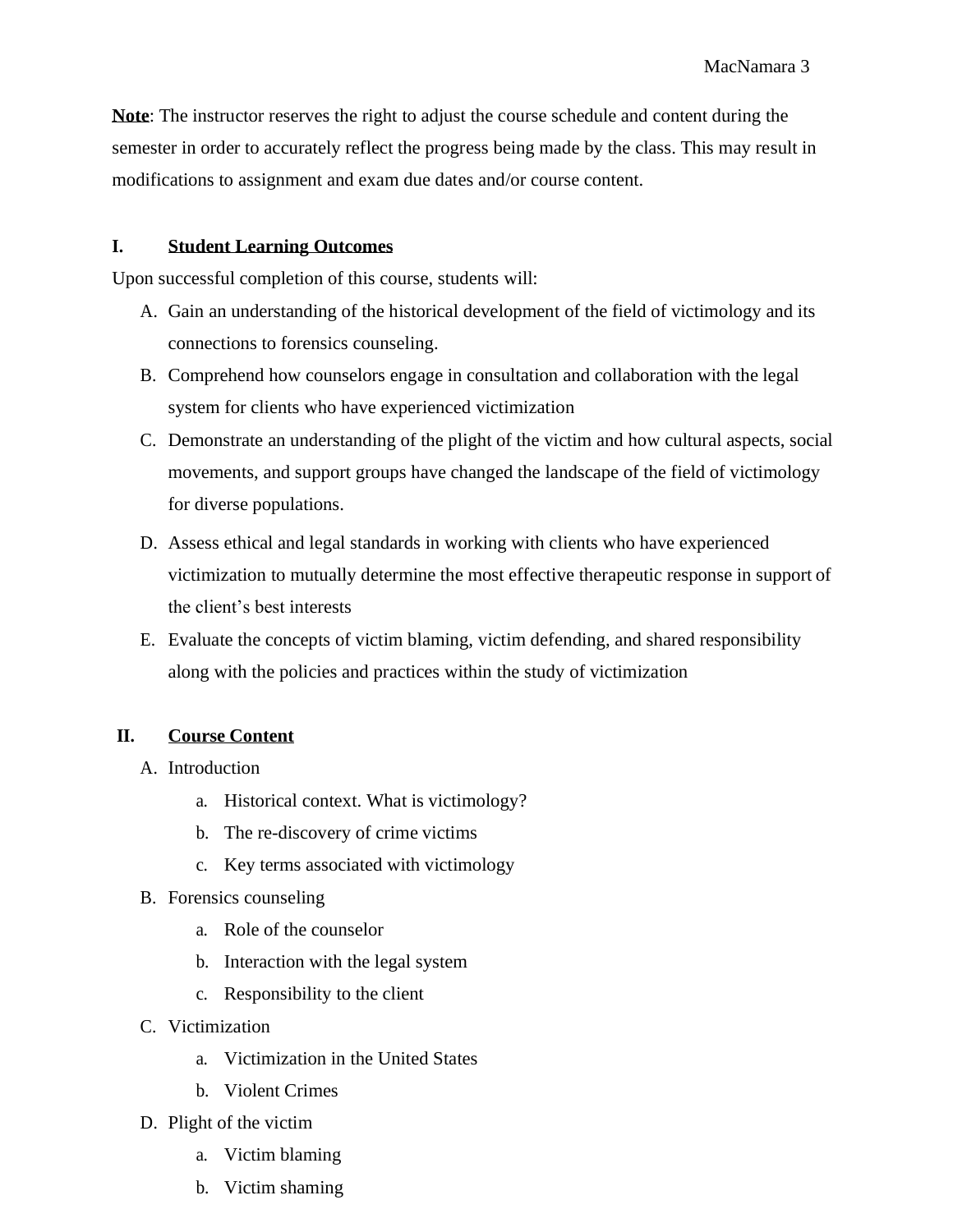- c. Victim defending
- d. Shared responsibility
- D. Victims and the police
	- a. Victim's rights
	- b. The criminal justice system
- E. Costs of being a victim
	- a. Double victimization
	- b. Victim-witness assistance programs
	- c. Traumatization and re-traumatization
- F. Victimization Reporting
	- a. Victim Bias
	- b. Workplace violence and harassment
- G. Victims of violence by Family Members
	- a. Victimized children
	- b. Victimized elders
	- c. Victimized females
	- d. Mandated reporting
- H. Victims of rape and other sexual assault
- J. Victims in the 21st Century
	- a. Victim empowerment
	- b. Media and public discourse
	- c. Social movements

# **III. Methods of Instruction**

- c. Discussion Board Postings
- c. Assigned Readings
- c. Group Assignment
- c. Case Studies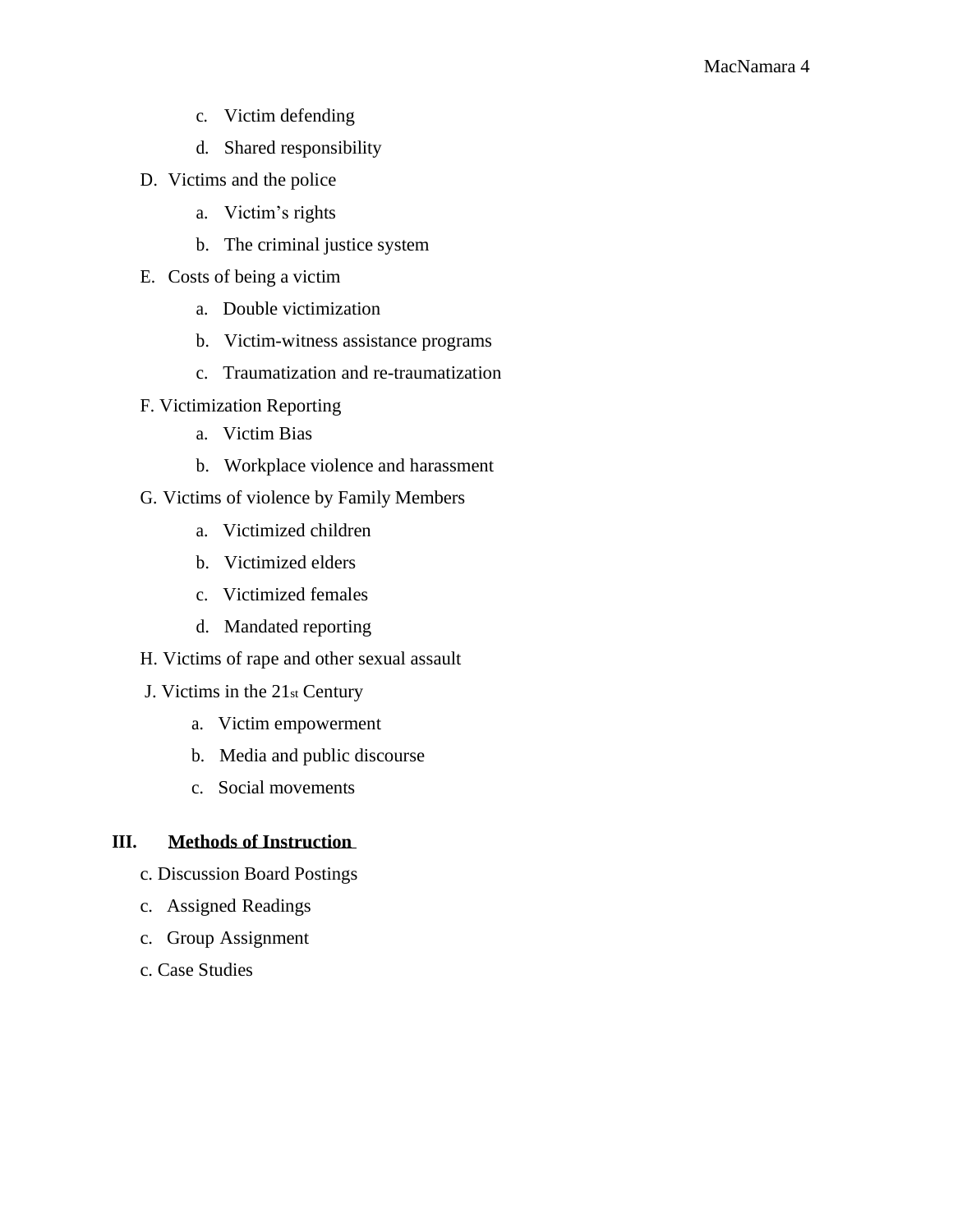### **IV. Methods of Assessment**

| <b>Assessment</b>                    | <b>Points</b>                  |
|--------------------------------------|--------------------------------|
| A. Annotated Biography               | 20-Points                      |
| B. Critical Thinking Assignments (3) | $10 \text{ X } 3 = 30$ -Points |
| C. Final Paper                       | 20-Points                      |
| D. Final Examination                 | 30-Points                      |
| <b>Total</b>                         | <b>100-Points</b>              |

- A. **Annotated Bibliography**: Students will assume the role of a person who has been a victim of crime and who wants to develop a victim assistance program. To begin this process, students will identify an area of research related to victimology and develop resources to be used in the development of a proposal. Identifying a minimum of 5 scholarly and professional resources, students will construct an annotated bibliography. A minimum of 5 pages is required for this assignment, including appropriate APA Formatting. The instructor will provide further guidance on the construction of an annotated bibliography through Canvas. The 5 resources must include a combination of refereed journal articles, web sources, and newspapers and/or periodicals. The following is a suggested, but not exhaustive, list of possible topics:
	- Human trafficking
	- Elder abuse
	- Victimization reporting
	- Intimate partner violence
	- Sexual Assault
	- Battered Woman Syndrome/Battered Child Syndrome
	- Rape Crisis Syndrome
	- **Stalking**
	- Victims of bias
	- Hate Crimes
	- Domestic/International Terrorism
	- Victim Service Providers
	- Hostage situations
	- Carjacking victims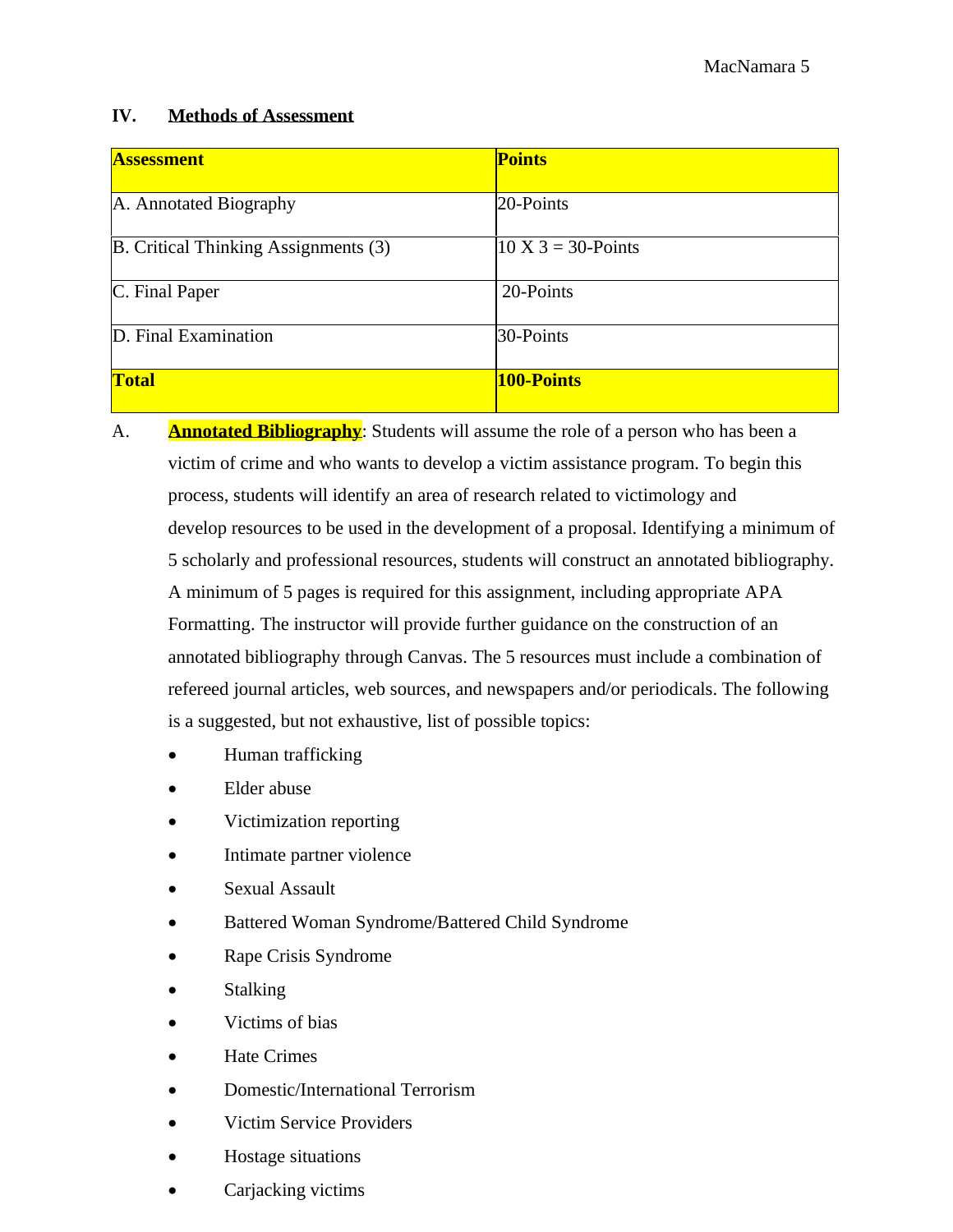MacNamara 6

Violence among prisoners **Total Points**: 20-Points **Student Learning Outcomes**: A, C, D, E

B. **Critical Thinking Assignments (3)**: Students will read/listen to each of the 3 resources described below. After reading/listening each article, students will post a 2-page response on Canvas based upon the guiding questions posed in reference to each article/podcast described below. Each of your responses must include appropriate APA Formatting. (1.) McCart, M. R., Smith, D. W., & Sawyer, G. K. (2010). Help seeking among victims of crime: A review of the empirical literature. *Journal of Traumatic Stress, 23*(2), 198- 206. Retrieved from [https://www.ncbi.nlm.nih.gov/pmc/articles/PMC3803158/.](https://www.ncbi.nlm.nih.gov/pmc/articles/PMC3803158/) Compare and contrast the major differences between individuals who seek support following victimization from formal resources versus informal resources. What are the more significant elements involved in seeking support? Why may individuals choose to seek informal supports over formal supports? What still needs to be learned about individuals seeking informal supports versus formal supports?  $(2.)$  Hanson, R. F., Sawyer, G. K., Begle, Am. M, & Hubel, G. S.  $(2010)$ . The impact of crime victimization on quality of life. *Journal of Traumatic Stress, 23(*2), 189-197. Retrieved from [https://www.ncbi.nlm.nih.gov/pmc/articles/PMC2910433/.](https://www.ncbi.nlm.nih.gov/pmc/articles/PMC2910433/) Identify how crime victimization impacts the multiple aspects of an individual's life. What life roles are most impacted by crime victimization? Do you agree with the article's assertion that crime victimization may not impact life satisfaction? Please elaborate on this reponse. What still needs to be learned about life satisfaction and crime victimization?

(3.) Lamar, S. (Producer). (2019, February 05). Smart Talk WITF: Marsy's Law [Audio podcast]. Retrieved from<https://www.marsyslawforpa.com/witf>

Communicate your understanding of Marsy's Law. What does the law do? Why was it developed? Does the state of Pennsylvania support this piece of legislation? Do you feel victims of crime or offenders of crime have greater rights? Would you support this piece of legislation? Please elaborate on your response.

**Total Points**:  $10 \text{ X } 3 = 30$ -Points

**Student Learning Outcomes**: A - E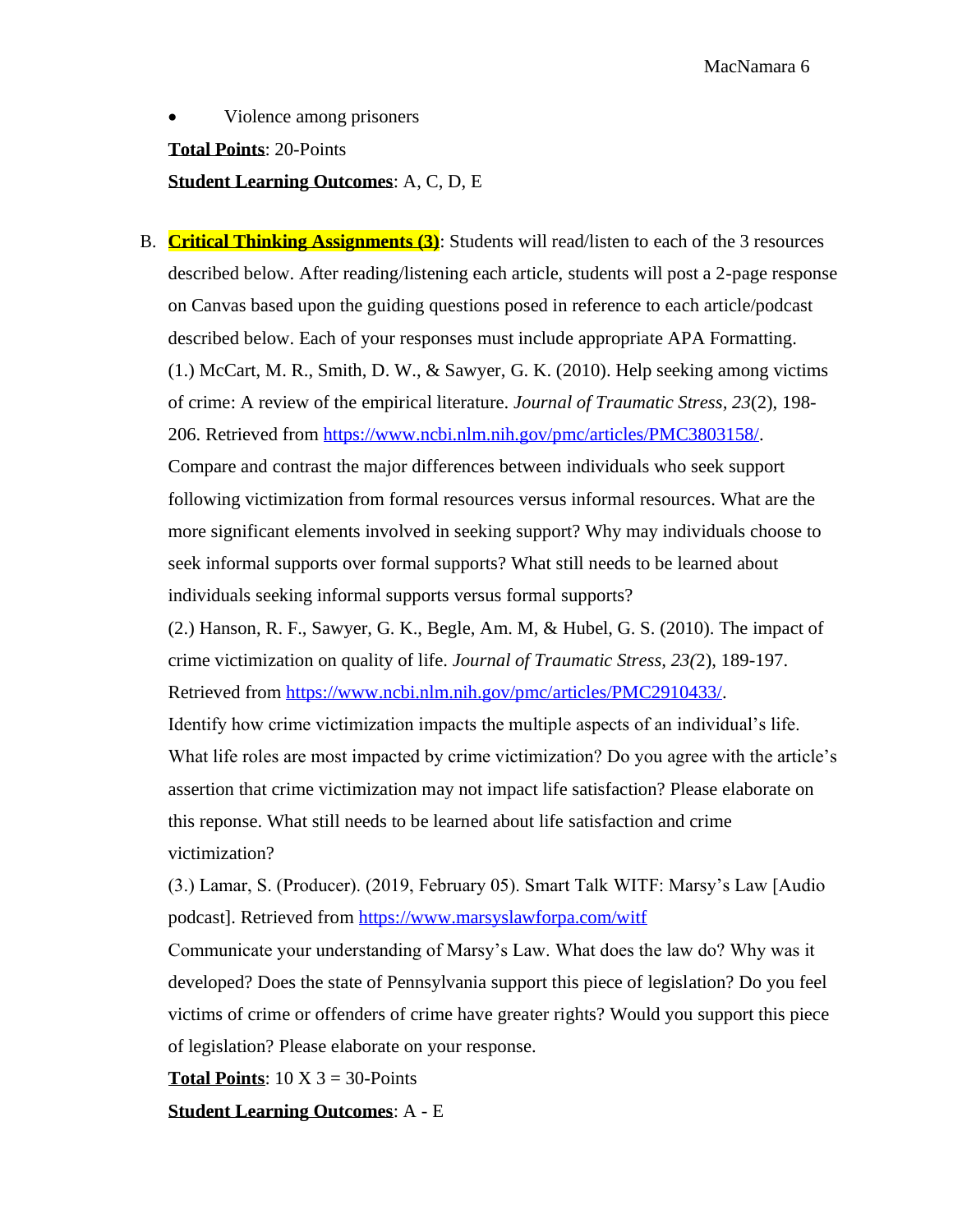C. **Final Paper**: Students will write a 7-8 page research paper based on their topic of interest expressed within the annotated bibliography with a minimum of 8 professional references included within the paper. Title page and reference page should not be included within the 7-8 pages of content and APA Formatting must be utilized throughout the paper. Students should expand upon their area of interest within the annotated bibliography assignment by connecting ideas expressed within the research to the following focus areas:

(1.) Research topic of interest related to victimology

(2.) Description on the experiences of this demographic, i.e. potential symptoms, potential diagnoses, short-term effects, long-term effects, and potential social responses to the experience.

(3.) Description of potential resources available to this demographic and the evidencedbased interventions utilized by such resources to improve the lifestyle and functioning of this demographic.

(4.) Based upon the research, develop the main components of a program that could serve as a comprehensive intervention for this demographic with considerations to various forms of intervention and duration of the program. The student is encouraged to integrate various components identified within the research to create the structure to a comprehensive intervention program.

The paper should be developed for academic audiences that are looking for the latest information and research on the topic of choice. The focus of the paper is to explore the specific topic in depth using current scholarly literature from peer-reviewed journals. The paper will be evaluated based on the following:

**Total Points**: 20-Points

**Students Learning Outcomes**: B - E

D. **Final Examination:** The final examination will be cumulative and will cover the major components of the semester. A review sheet will be given to help you focus on exactly which components of the course will be covered.

**Total Points**: 30-Points

**Students Learning Outcomes**: A - E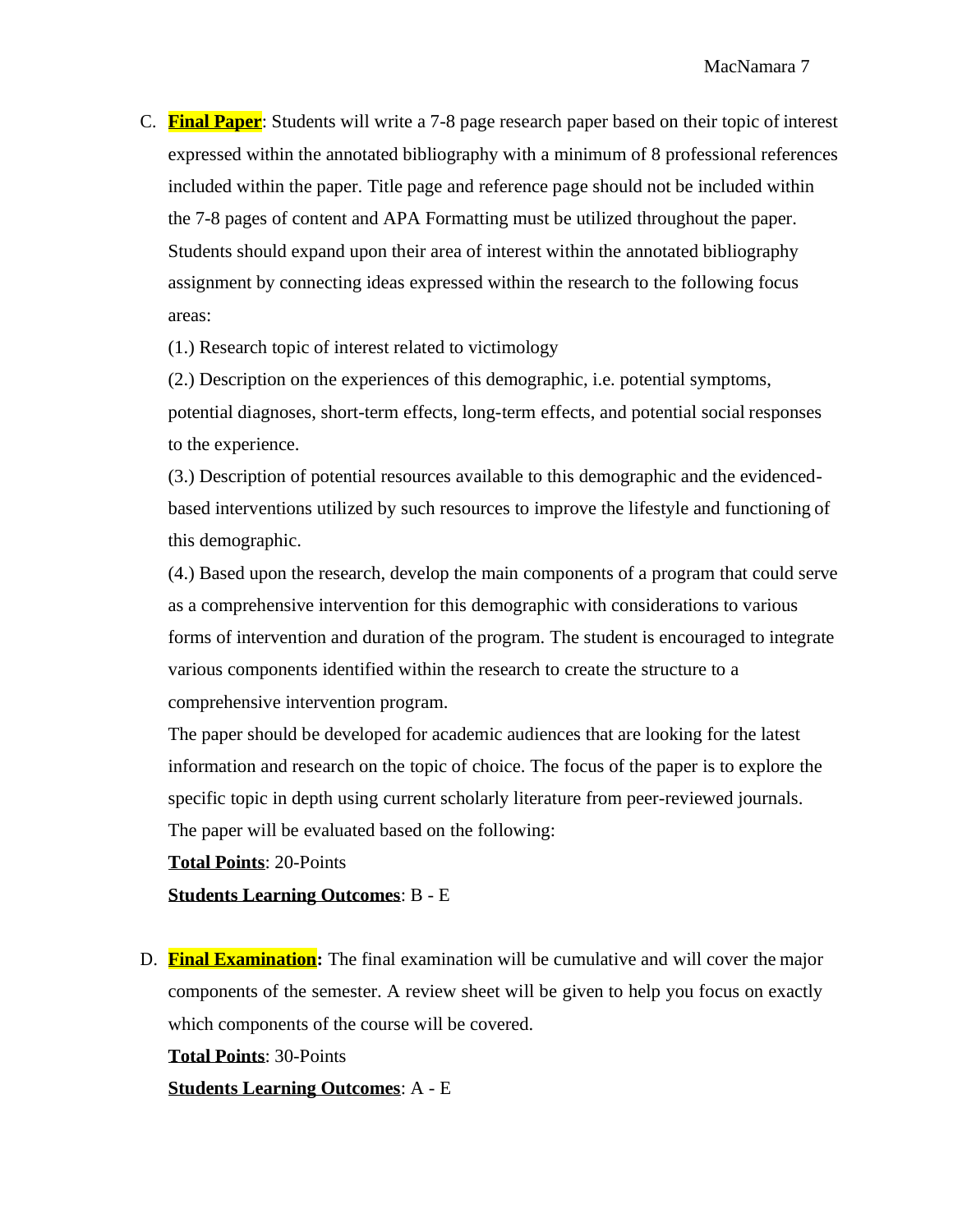#### **V. Final Grade Scale**

Please see the SGPS Academic Catalog or Graduate Counseling Student Handbook for

additional information about course grades and academic integrity:

SGPS Academic Catalog

Graduate Counseling Student Handbook

| Α     | $100 - 93$   |
|-------|--------------|
| A-    | $90 - 92$    |
| $B+$  | $87 - 89$    |
| B     | $83 - 86$    |
| $*B-$ | $80 - 82$    |
| $*C+$ | $77 - 79$    |
| $C^*$ | $73 - 76$    |
| $*C-$ | $70 - 72$    |
| *F    | 70 and Below |

Students are responsible for understanding and will be held accountable for the information on the following topics that can be found within the Academic Catalog.

**Attendance Policy**: Timely, consistent attendance in class has been shown to have a direct correlation to student performance. Missing classes causes students to fall behind in the course material. The policy for this class is that undocumented absences and tardy attendance are unacceptable. Absences are permitted only in cases of illness or other legitimate causes (family emergency, death in the family, etc.). In cases of a documented absence from a class, the student will have both the opportunity and responsibility to make up all class work missed.

Students are allowed documented absences equivalent to one week of classes for any course in which they are enrolled. This course meets for 13-class sessions. Therefore, you will only be permitted to miss 1-class session over the semester without absences impacting your final grade. Absences are counted from the first day of class.

Entering the class late or leaving the room during class interrupts the classwork in progress and is disruptive to the learning process for students who are trying to learn. Serious tardiness or leaving class sessions frequently may impact your final grade for the course.

**Academic Integrity:** Academic integrity is important to the intellectual climate at Rosemont College. Violations of academic integrity cannot be tolerated and may result in the student's failure in a course and/or suspension or expulsion from Rosemont College. Academic dishonesty includes but is not limited to: plagiarism; fabrication of data, information, or citations; multiple submissions of the same work in different courses; and cheating on exams or assignments. Cheating of any kind WILL result in a zero on the work in question and a letter grade reduction in the course grade after the student's grade is calculated using the zero on the work in question. At the instructor's discretion, it may also result in failing the course and/or reporting of the incident to the administration for further action.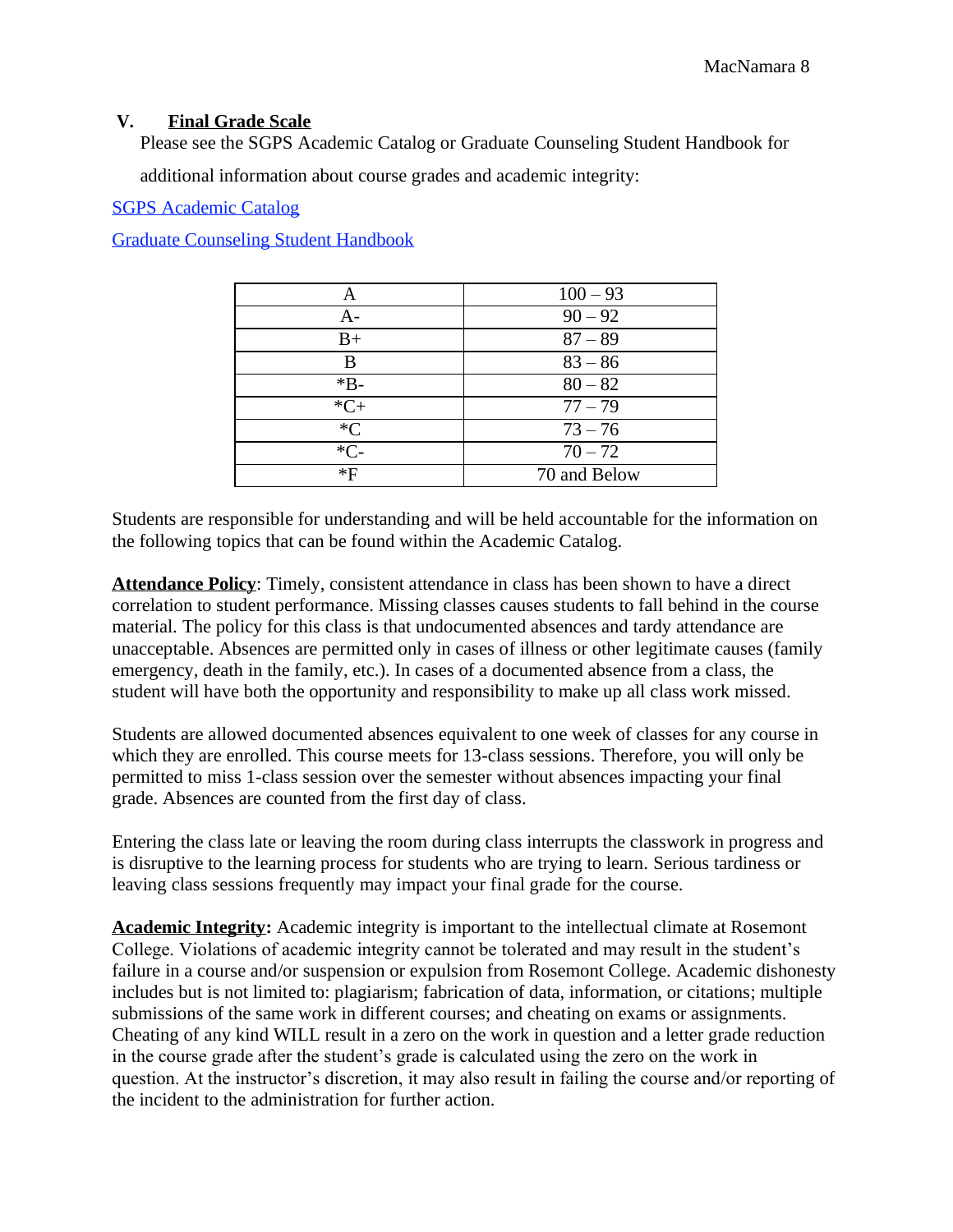**Class Assignments***:* Assignments that are not completed by the stated deadline will not be accepted. The submission of assignments that are late due to legitimate medical reasons or other extraordinary circumstances will be considered. Such circumstances must be supported by written documentation from an acceptable third party.

**Communications:** Changes in schedules, assignments, guidance, etc. will be communicated only to your Rosemont e-mail address. E-mail is the preferred way to communicate with the instructor and must be sent to the e-mail address listed on the front of this syllabus.

**Disability Statement:** If you have been approved for accommodations under ADA/504, please speak with the professor outside of class so that it is certain that all accommodations are provided promptly and completely. If you have not yet been approved for accommodations under ADA/504, but believe you might be entitled to them, please contact the Dean of Students in the Student Life Office at extension 2400 immediately. It would also be wise to speak with your professor, since temporary arrangements may be made under certain circumstances.

**Student Concerns***:* Students who have any course-related concerns should talk directly with their faculty member prior to the next class meeting. If a mutually acceptable resolution cannot be achieved, the student is advised to follow the procedures outlined in the appropriate Student Handbook.

**Cell Phone Use:** In order to be able to receive campus-wide safety or weather alerts, cell phones may be left on vibrate only during class. Absent prior permission from the instructor, students may not acknowledge other messages or phone calls nor may they ever send or received text messages during class. Please keep your phone hidden from the class and on vibrate only. Cell phones should not be used for Internet purposes unless related to class assignments and instruction.

**Use of Laptops or Other Electronic Devices:** The use of personal laptops and other electronic devices during class sessions is strongly encouraged for the purposes of researching course material and engaging in classroom discussion. Students should not use their personal laptops for any other purposes during any class session. Failure to abide by this policy may impact your final grade.

The use of personal cell phones during class session is strongly discouraged. If you experience an emergency situation please communicate the potential to receive a phone call during the class session at the start of class. You will be permitted to step outside the classroom to receive your call. Please do your best not to disturb the learning process in the classroom.

**Recording Lectures:** Neither video nor audio recording may be made of any lecture in this course without the express consent of the instructor.

**Inclement Weather:** The Rosemont "snow number" is Montgomery County 342. Announcements of closings are also posted on the website and placed on the main college number, 610-527-0200. Students are encouraged to register their cell phone or email address to e2Camplus on the iWay for cancellation notices.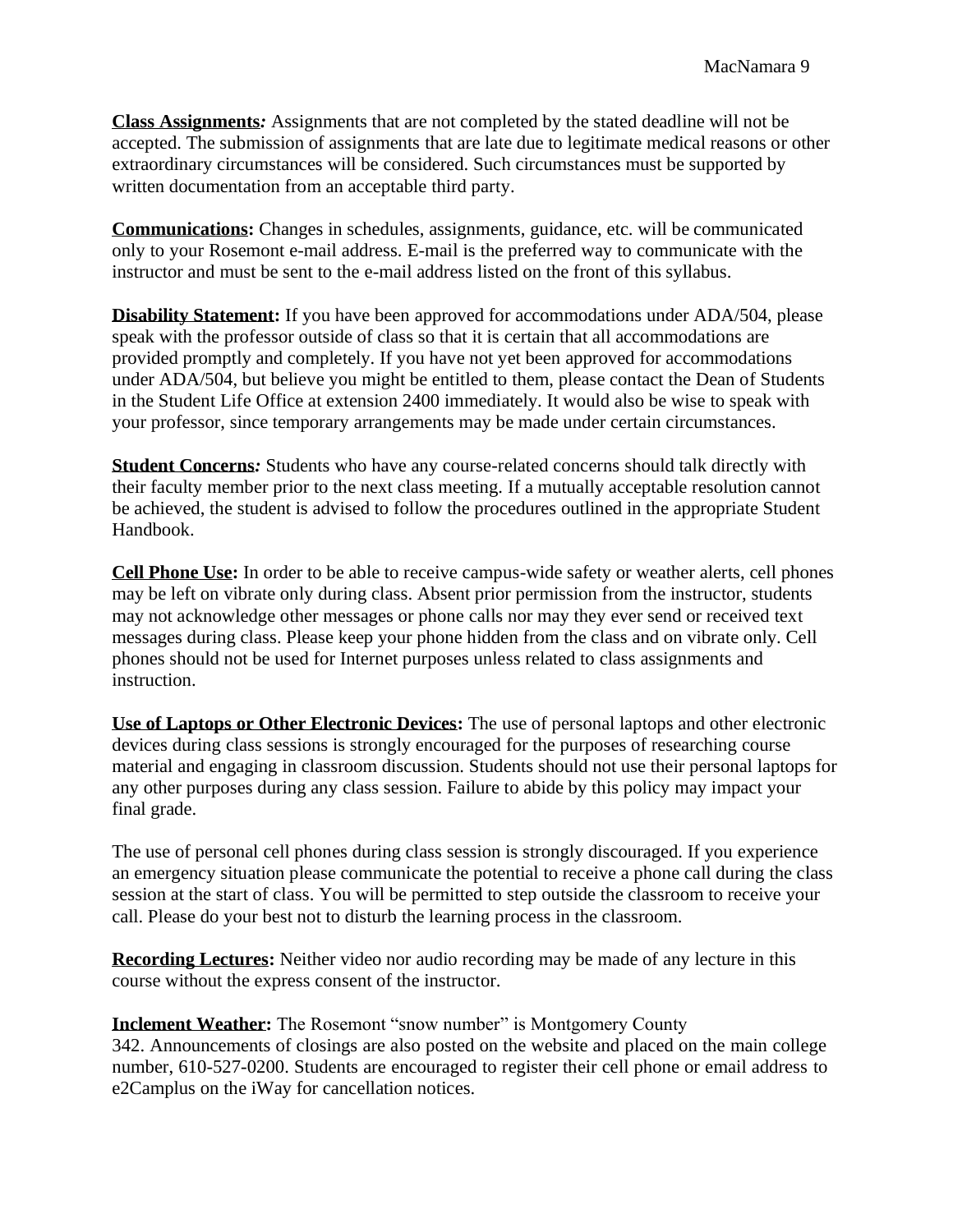**Course Website:** Information for this course, including, but not limited to, an electronic copy of this syllabus, is available through the course website located in the Rosemont College online learning portal (Canvas) located at [https://rosemont.instructure.com/login/canvas.](https://rosemont.instructure.com/login/canvas) See your instructor if you have questions about accessing the course website.

**Submitting Papers Electronically:** Writing assignments for this course are to be submitted electronically via the course website.

#### **Rosemont College 2018-2019 Graduate Academic Calendar**:

[https://rosemont.edu/\\_resources/site-pdfs/registrar/2018-2019\\_sgps\\_academic\\_calendar.pdf](https://rosemont.edu/_resources/site-pdfs/registrar/2018-2019_sgps_academic_calendar.pdf)

#### **VI. Required Textbook and Equipment**

Miller, L. (2008). *Counseling crime victims: Practical strategies for mental health professionals.* New York, NY. Springer Publishing Company, LLC.

#### **VII. Tentative Course Schedule**

| <b>Date</b> | <b>Topics/Activities</b>                                                       | <b>Assignments Due</b>                 |
|-------------|--------------------------------------------------------------------------------|----------------------------------------|
| Week 1:     | Miller Ch. 1: Crime and Crime Victims<br>Miller Ch. 3: Psychological Disorders |                                        |
| 10/22/2018  | <b>Associated with Crime Victimization</b>                                     |                                        |
| Week 2:     | Miller Ch. 6: Symptom Management and<br>Short-Term Mental Health Stabilization | <b>Critical Thinking Assignment #1</b> |
| 10/29/2018  |                                                                                |                                        |
| Week 3:     | Miller Ch. 7: Counseling and Psychotherapy<br>of Crime Victims                 | <b>Annotated Bibliography</b>          |
| 11/05/2018  |                                                                                |                                        |
| Week 4:     | Miller Ch. 10: Rape and Sexual Assault<br>Miller Ch. 11: Domestic Violence     | <b>Critical Thinking Assignment #2</b> |
| 11/12/2018  |                                                                                |                                        |
| Week 5:     | Thanksgiving Holiday – No Class                                                |                                        |
| 11/19/2018  |                                                                                |                                        |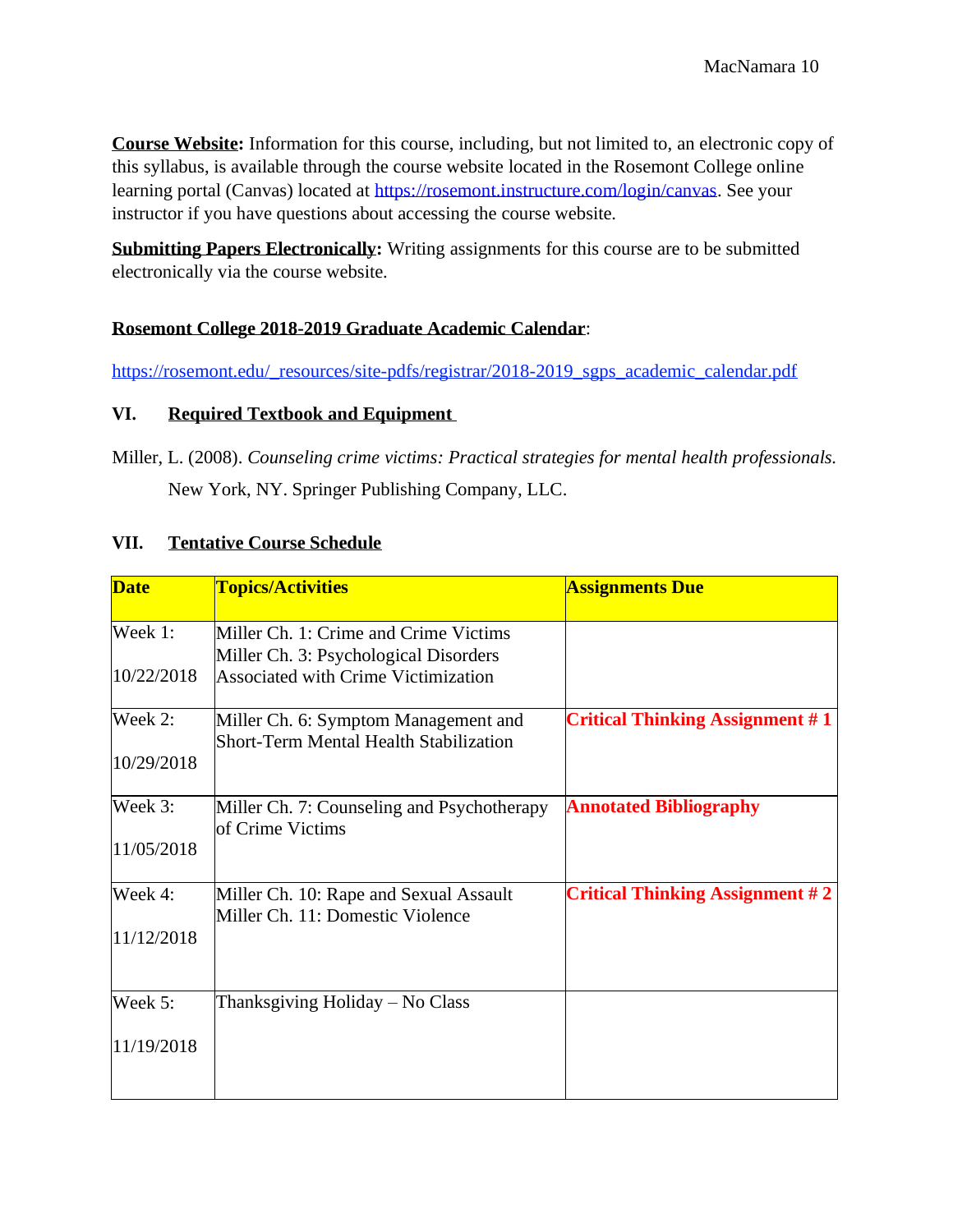| Week 6:<br>11/26/2018 | Miller Ch. 12: Workplace Violence<br>Miller Ch. 14: Victims of Terrorism        | <b>Critical Thinking Assignment #3</b> |
|-----------------------|---------------------------------------------------------------------------------|----------------------------------------|
| Week 7:               | Miller Ch. 16: Crime Victims, Mental Health<br>Clinicians, and the Legal System | <b>Final Paper</b>                     |
| 12/03/2018            |                                                                                 |                                        |
| Week 8:               |                                                                                 | <b>Final Examination</b>               |
| 12/10/2018            |                                                                                 |                                        |

#### **VIII. Bibliography**

- Baldry, A. C., & Pagliaro, S. (2014). Helping victims of intimate partner violence: The influence of group norms among lay people and the police. *Psychology of Violence, 4*(3), 334-347. [https://doi-org.rosemont.idm.oclc.org/10.1037/a0034844.](https://doi-org.rosemont.idm.oclc.org/10.1037/a0034844)
- Burgess, A. W., & Holmstrom, L. L. (1979). Rape: Sexual disruption and recovery. *American*  Journal of Orthopsychiatry, 49(4), 648-657. [https://doi](https://doi-org.rosemont.idm.oclc.org/10.1111/j.1939-0025.1979.tb02650.x)[org.rosemont.idm.oclc.org/10.1111/j.1939-0025.1979.tb02650.x.](https://doi-org.rosemont.idm.oclc.org/10.1111/j.1939-0025.1979.tb02650.x)
- Dreman, S., & Cohen, E. (1990). Children of victims of terrorism revisted: Integrating individual and family treatment approaches. *American Journal of Orthopsychiatry, 60*(2), 204-209. <https://doi-org.rosemont.idm.oclc.org/10.1037/h0079184>
- Gilmour, M. B. (2001). A model for a telephone response system to disaster and trauma. *Traumatology, 7*(3), 120-124. [https://doi](https://doi-org.rosemont.idm.oclc.org/10.1177/153476560100700304)[org.rosemont.idm.oclc.org/10.1177/153476560100700304.](https://doi-org.rosemont.idm.oclc.org/10.1177/153476560100700304)
- Goodman, G. S., Goldfarb, D., Quas, J. A., & Lyon, A. (2017). Psychological counseling and accuracy of memory for child sexual abuse. *American Psychologist, 72*(9), 920-931. [https://doi-org.rosemont.idm.oclc.org/10.1037/amp0000282.](https://doi-org.rosemont.idm.oclc.org/10.1037/amp0000282)
- Herek, G. M. (1989). Hate crimes against lesbians and gay men. Issues for research and policy. *American Psychologist, 44*(6), 948-955. [https://doi](https://doi-org.rosemont.idm.oclc.org/10.1037/0003-066X.44.6.948)[org.rosemont.idm.oclc.org/10.1037/0003-066X.44.6.948.](https://doi-org.rosemont.idm.oclc.org/10.1037/0003-066X.44.6.948)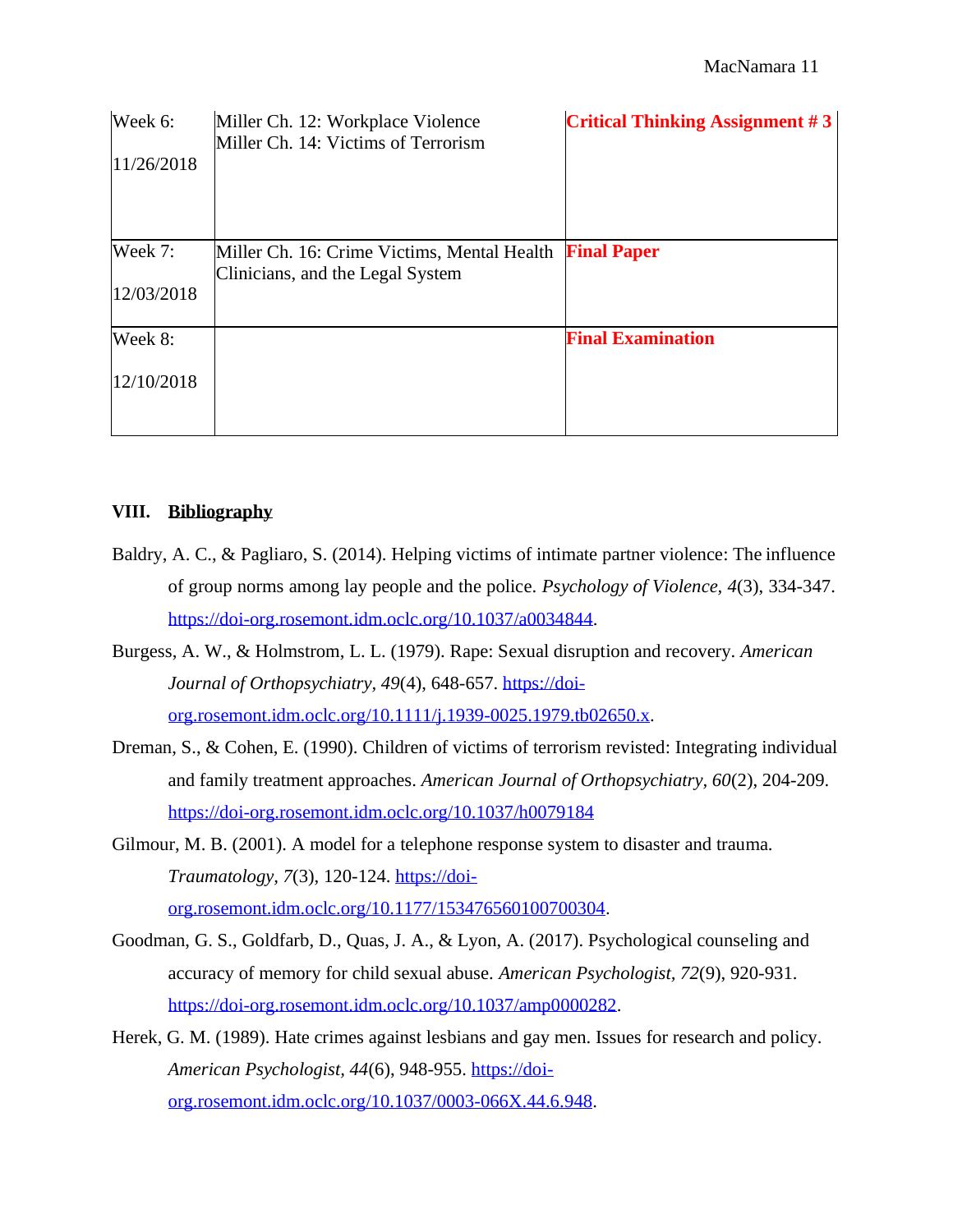- Herek, G. M., Gillis, J. R., & Cogan, J. C. (1999). Psychological sequelae of hate crime victimization among lesbian, gay, and bisexual adults. *Journal of Consulting and Clinical Psychology, 67*(6), 945-951. [https://doi-org.rosemont.idm.oclc.org/10.1037/0022-](https://doi-org.rosemont.idm.oclc.org/10.1037/0022-006X.67.6.945) [006X.67.6.945.](https://doi-org.rosemont.idm.oclc.org/10.1037/0022-006X.67.6.945)
- Huston, K. (1984). Ethical decisions in treating battered women. Professional Psychology: *Research and Practice, 15*(6), 822-832. [https://doi](https://doi-org.rosemont.idm.oclc.org/10.1037/0735-7028.15.6.822)[org.rosemont.idm.oclc.org/10.1037/0735-7028.15.6.822.](https://doi-org.rosemont.idm.oclc.org/10.1037/0735-7028.15.6.822)
- Kawana, N., Ishimatsu, S., Matsui, Y., Tamaki, S., & Kandra, K. (2005). Chronic posttraumatic stress symptoms in victims of Tokyo subway sarin gas attack. *Traumatology, 11*(2), 87- 102. [https://doi-org.rosemont.idm.oclc.org/10.1177/153476560501100204.](https://doi-org.rosemont.idm.oclc.org/10.1177/153476560501100204)
- Libow, J. A., & Doty, D. W. (1979). An exploratory approach to self-blame and self-derogation by rape victims. *American Journal of Orthopsychiatry, 49*(4), 670-679. [https://doi](https://doi-org.rosemont.idm.oclc.org/10.1111/j.1939-0025.1979.tb02652.x)[org.rosemont.idm.oclc.org/10.1111/j.1939-0025.1979.tb02652.x.](https://doi-org.rosemont.idm.oclc.org/10.1111/j.1939-0025.1979.tb02652.x)
- Peltzer, K. (2001). An integrative model for ethnocultural counseling and psychotherapy of victims of organized violence. *Journal of Psychotherapy Integration, 11*(2), 241-262. [https://doi-org.rosemont.idm.oclc.org/10.1023/A;1016661609156.](https://doi-org.rosemont.idm.oclc.org/10.1023/A%3B1016661609156)
- Naturale, A., Lowney, L. T., & Brito, C. S. (2017). Lessons learned from the Boston Marathon bombing victim services program. *Clinical Social Work Journal, 45*(2), 111-123. [https://doi-org.rosemont.idm.oclc.org/10.1007/s10615-017-0624-7.](https://doi-org.rosemont.idm.oclc.org/10.1007/s10615-017-0624-7)
- Rafferty, Y. (2013). Child trafficking and commercial sexual exploitation: A review of promising prevention policies and programs. *American Journal of Orthopsychiatry, 83*(4), 559-575. [https://doi-org.rosemont.idm.oclc.org/10.1111/ajop.12056.](https://doi-org.rosemont.idm.oclc.org/10.1111/ajop.12056)
- Rafferty, Y. (2018). Mental health services as a vital component of psychosocial recovery for victims of child trafficking for commercial sexual exploitation. *American Journal of Orthopsychiatry, 88*(3), 249-260. [https://doi](https://doi-org.rosemont.idm.oclc.org/10.1037/ort0000268)[org.rosemont.idm.oclc.org/10.1037/ort0000268.](https://doi-org.rosemont.idm.oclc.org/10.1037/ort0000268)
- Roberto, K. A. (2016). The complexities of elder abuse. *American Psychologist, 71*(4), 302-311. [https://doi-org.rosemont.idm.oclc.org/10.1037/a0040259.](https://doi-org.rosemont.idm.oclc.org/10.1037/a0040259)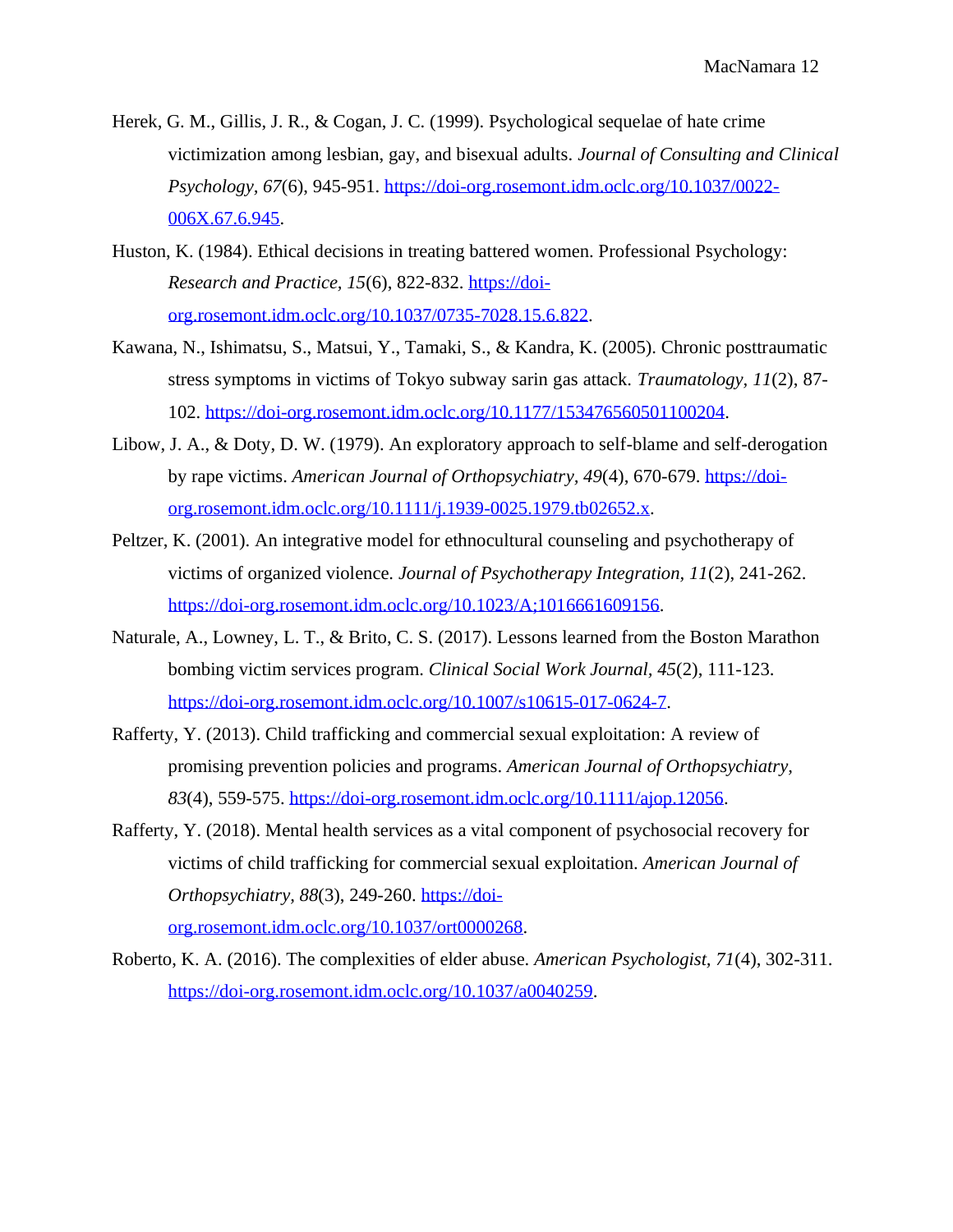- Romans, J. S. C., Hays, J. R., & White, T. K. (1996). Stalking and related behaviors experienced by counseling center staff members from current or former clients. *Professional Psychology: Research and Practice, 27*(6), 595-599. [https://doi](https://doi-org.rosemont.idm.oclc.org/10/1037/0735-7028.27.6.595)[org.rosemont.idm.oclc.org/10/1037/0735-7028.27.6.595.](https://doi-org.rosemont.idm.oclc.org/10/1037/0735-7028.27.6.595)
- Salisbury, J., Ginorio, A. B., Remick, H., & Stringer, D. M. (1986). Counseling victims of sexual harassment. *Psychotherapy: Theory, Research, Practice, Training, 23*(2), 316-324. [https://doi-org.rosemont.idm.oclc.org/10.1037/h0085616.](https://doi-org.rosemont.idm.oclc.org/10.1037/h0085616)
- Sapp, M. (2006). The strength-based model for counseling at-risk youths. *The Counseling Psychologist, 34*(1), 108-117. [https://doi](https://doi-org.rosemont.idm.oclc.org/10.1177/0011000005282370)[org.rosemont.idm.oclc.org/10.1177/0011000005282370.](https://doi-org.rosemont.idm.oclc.org/10.1177/0011000005282370)
- Shamaskin-Garroway, A. M., Giordanao, N., & Blakley, L. (2017). Addressing elder sexual abuse: The critical role for integrated care. *Translational Issues in Psychological Science, 3*(4), 410-422. [https://doi-org.rosemont.idm.oclc.org/10.1037/tps0000145.](https://doi-org.rosemont.idm.oclc.org/10.1037/tps0000145)
- Stewart, J., Todd, N., & Kopeck, C. (2010). A clinical model in action in intensive residential treatment: Meeting the needs of adolescent boys who have experienced domestic violence. *Journal of Child and Family Studies, 19*(4), 419-428. [https://doi](https://doi-org.rosemont.idm.oclc.org/10.1007/s10826-009-9312-8)[org.rosemont.idm.oclc.org/10.1007/s10826-009-9312-8.](https://doi-org.rosemont.idm.oclc.org/10.1007/s10826-009-9312-8)
- Sullivan, T. P., Weiss, N. H., Price, C., Pugh, N., & Hansen, N. B. (2018). Strategies for coping with individual PTSD symptoms: Experience of African American victims of intimate partner violence. *Psychological Trauma: Theory, Research, Practice, and Policy, 10*(3), 336-344. [https://doi-org.rosemont.idm.oclc.org/10.1037/tra0000283.](https://doi-org.rosemont.idm.oclc.org/10.1037/tra0000283)
- Walker, L. E. (1991). Post-traumatic stress disorder in women. Diagnosis and treatment of battered woman syndrome. *Psychotherapy: Theory, Research, Practice, Training, 28*(1), 21-29. [https://doi-org.rosemont.idm.oclc.org/10.1037/0033-3204.28.1.21.](https://doi-org.rosemont.idm.oclc.org/10.1037/0033-3204.28.1.21)
- Woodhams, J., Hollin, C. R., Bull, R., & Cooke, C. (2012). Behavior displayed by female victims during rapes committed by lone and multiple perpetrators. *Psychology, Public Policy, and Law, 18*(3), 415-452. https://doiorg.rosemont.idm.oclc.org/10.1037/a0026134.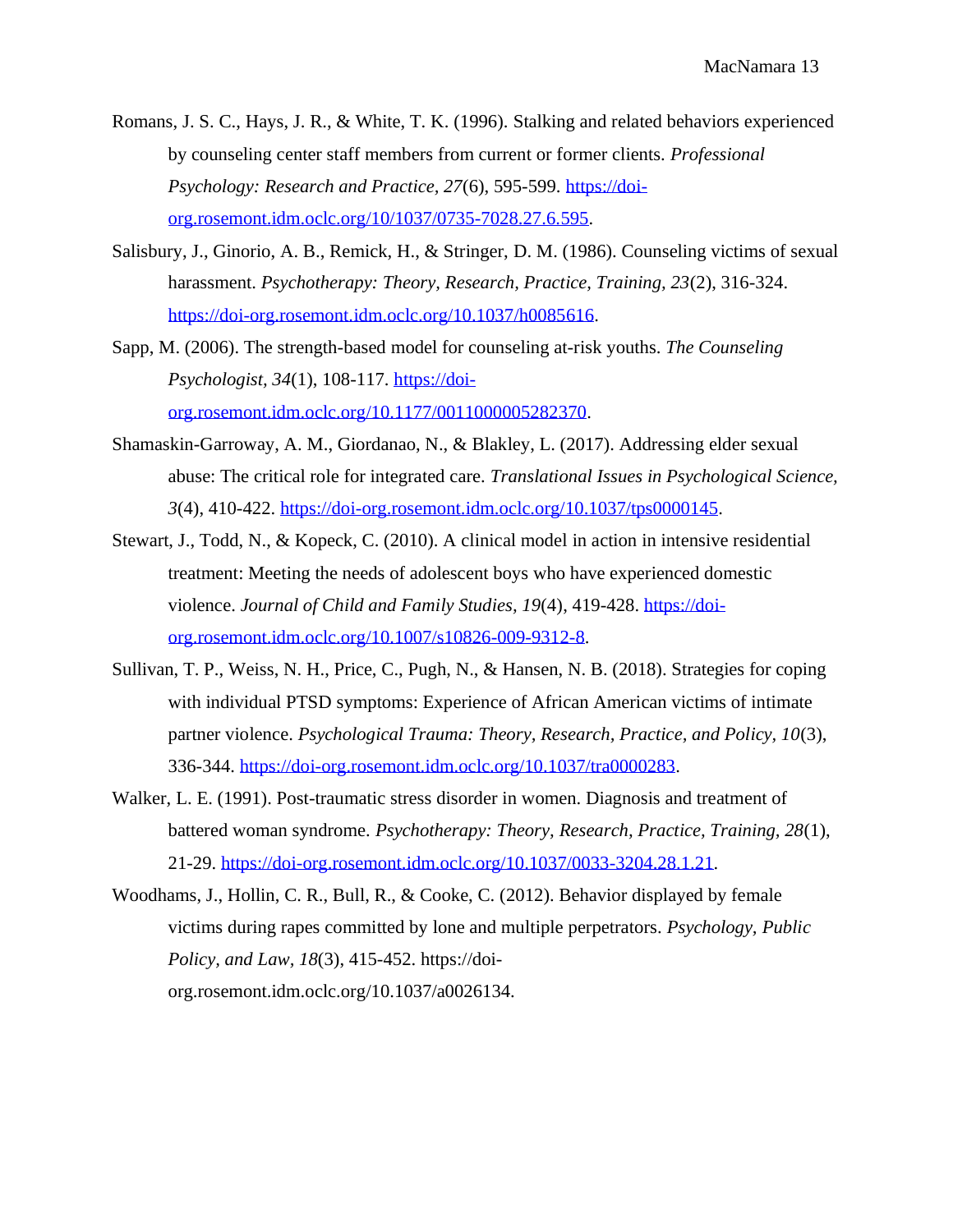# **IX. CACREP Standards Assessment Crosswalk**

| <b>CACREP Standard (Main Content)</b>                                                                                                                                                                                                                                                                                                                  | <b>Assessment</b>                                             | <b>Student Learning Outcome</b> |
|--------------------------------------------------------------------------------------------------------------------------------------------------------------------------------------------------------------------------------------------------------------------------------------------------------------------------------------------------------|---------------------------------------------------------------|---------------------------------|
| History and philosophy of the counseling<br>profession and its specialty areas (1a.<br><b>Professional Counseling Orientation and</b><br><b>Ethical Practice).</b>                                                                                                                                                                                     | Final Paper, Final<br>Examination                             | $(A)$ $(B)$                     |
| The multiple professional roles and<br>functions of counselors across specialty<br>areas, and their relationships with human<br>service and integrated behavioral health care<br>systems, including interagency and<br>interorganizational collaboration and<br>consultation (1b. Professional Counseling<br><b>Orientation and Ethical Practice).</b> | Final Paper, Final<br>Examination                             | (B)                             |
| Counselors' roles and responsibilities as<br>members of interdisciplinary community<br>outreach and emergency management response<br>teams (1c. Professional Counseling<br><b>Orientation and Ethical Practice).</b>                                                                                                                                   | <b>Critical Thinking</b><br>Assignments, Final<br>Paper       | $(C)$ (D)                       |
| Advocacy processes needed to address<br>institutional and social barriers that impede<br>access, equity and success for clients (1e.<br><b>Professional Counseling Orientation and</b><br><b>Ethical Practice).</b>                                                                                                                                    | <b>Critical Thinking</b><br>Assignments, Final<br>Paper       | $(C)$ (D) $(E)$                 |
| Ethical standards of professional counseling<br>organizations and credentialing bodies, and<br>applications of ethical and legal<br>considerations in professional<br>counseling (1i. Professional Counseling<br><b>Orientation and Ethical Practice).</b>                                                                                             | <b>Critical Thinking</b><br>Assignments, Final<br>Examination | (D)                             |
| Theories and models of multicultural<br>counseling, cultural identity development<br>and social justice and advocacy (2b. Social<br>and Cultural Diversity).                                                                                                                                                                                           | <b>Critical Thinking</b><br>Assignments, Final<br>Paper       | (C)                             |
| The impact of heritage, attitudes, beliefs,<br>understandings, and acculturative<br>experiences on an individual's views of<br>others (2d. Social and Cultural Diversity).                                                                                                                                                                             | <b>Critical Thinking</b><br>Assignments, Final<br>Examination | $(C)$ $(E)$                     |
| Help-seeking behaviors of diverse clients (2f.<br><b>Social and Cultural Diversity).</b>                                                                                                                                                                                                                                                               | Critical Thinking<br>Assignments, Final<br>Paper              | $(C)$ $(E)$                     |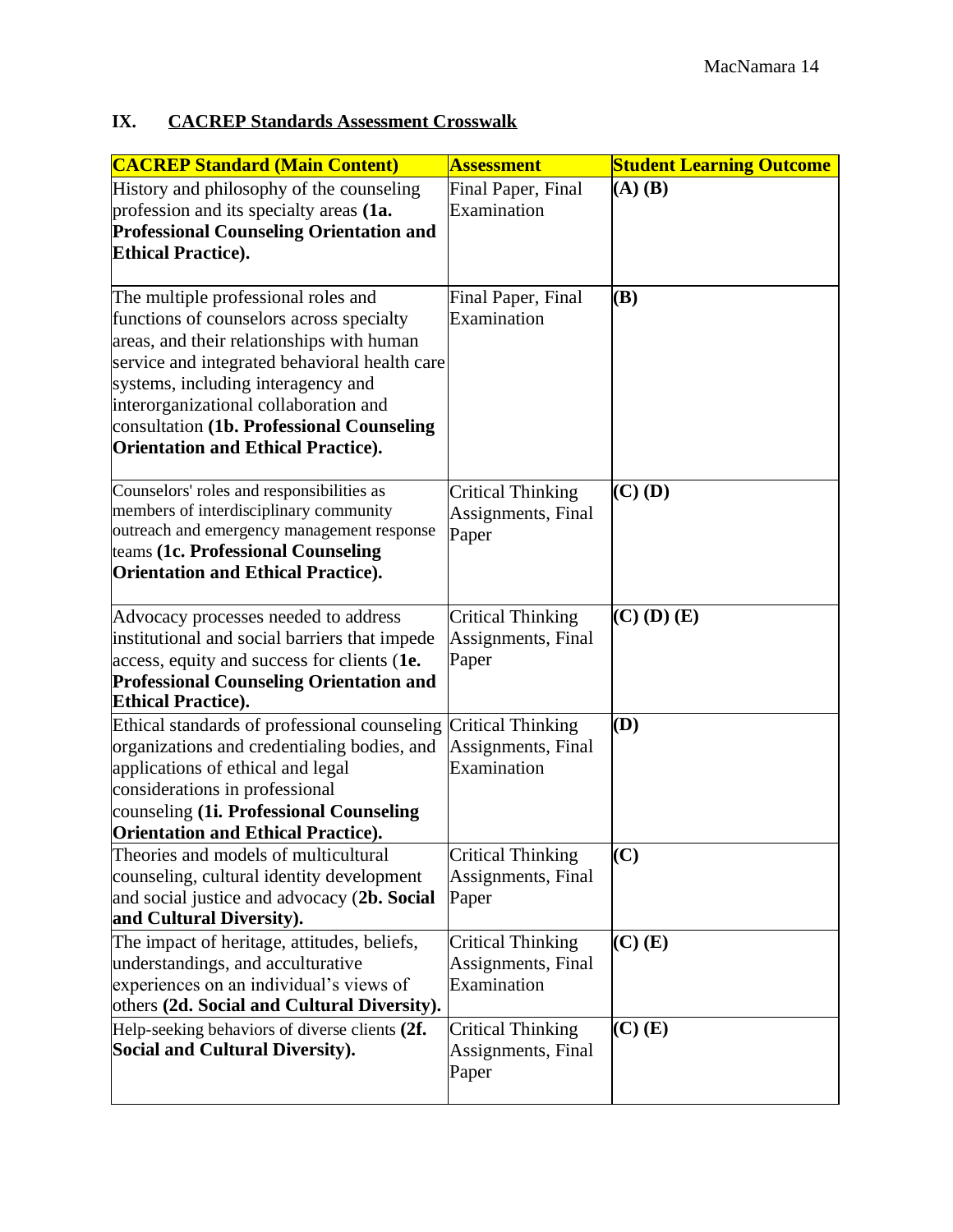| Strategies for identifying and eliminating                                                       | Annotated                | $(B)$ (C) (D) (E) |
|--------------------------------------------------------------------------------------------------|--------------------------|-------------------|
| barriers, prejudices, and processes                                                              | Bibliography, Final      |                   |
| of intentional and unintentional oppression                                                      | Paper                    |                   |
| and discrimination (2h. Social and Cultural                                                      |                          |                   |
| Diversity).                                                                                      |                          |                   |
| Systematic and environmental factors that                                                        | <b>Critical Thinking</b> | $(A)$ $(C)$ $(E)$ |
| affect human development, functioning and                                                        | Assignments, Final       |                   |
| behavior (3f. Human Growth and                                                                   | Examination              |                   |
| Development).                                                                                    |                          |                   |
| Effects of crisis, disasters and trauma on                                                       | Annotated                | $(C)$ $(E)$       |
| diverse individuals across the lifespan (3g.                                                     | Bibliography,            |                   |
| Human Growth and Development).                                                                   | <b>Critical Thinking</b> |                   |
|                                                                                                  | Assignments, Final       |                   |
|                                                                                                  | Paper, Final             |                   |
|                                                                                                  | Examination              |                   |
| Approaches for assessing the conditions of                                                       | <b>Final Examination</b> | $(C)$ (D)         |
| the work environment on clients' life                                                            |                          |                   |
| experiences (4d. Career Development).                                                            |                          |                   |
| Developmentally relevant counseling treatment                                                    | <b>Final Paper</b>       | $(D)$ $(E)$       |
| or intervention plans (5h. Counseling and                                                        |                          |                   |
| <b>Helping Relationships).</b>                                                                   |                          |                   |
| Evidence-based counseling strategies and                                                         | Annotated                | $(D)$ $(E)$       |
| techniques for prevention and intervention (5j.                                                  | Bibliography, Final      |                   |
| <b>Counseling and Helping Relationships).</b>                                                    | Paper                    |                   |
| Strategies to promote client understanding                                                       | <b>Final Paper</b>       | $(C)$ (D)         |
| of and access to a variety of community                                                          |                          |                   |
| based resources (5k. Counseling and                                                              |                          |                   |
| <b>Helping Relationships).</b>                                                                   |                          |                   |
| Types of groups and other considerations                                                         | <b>Final Paper</b>       | (D)               |
| that affect conducting groups in various                                                         |                          |                   |
| settings (6f. Group Counseling and Group                                                         |                          |                   |
| Work).                                                                                           |                          |                   |
| Procedures for assessing risk of aggression                                                      | <b>Final Examination</b> | $(D)$ $(E)$       |
| or danger to others, self-inflicted harm, or<br>suicide (7c. Assessment and Testing).            |                          |                   |
|                                                                                                  | <b>Final Examination</b> |                   |
| Procedures for identifying trauma and abuse                                                      |                          | $(D)$ $(E)$       |
| and for reporting abuse (7d. Assessment                                                          |                          |                   |
| and Testing).                                                                                    |                          |                   |
|                                                                                                  |                          | $(A)$ $(C)$       |
| The importance of research in advancing the Annotated<br>counseling profession, including how to | Bibliography, Final      |                   |
| critique research to inform counseling                                                           | Paper                    |                   |
| practice (8a. Research and Evaluation)                                                           |                          |                   |
| Identification of evidence-based counseling                                                      | Annotated                | $(D)$ $(E)$       |
| practices (8b. Research and Evaluation).                                                         | Bibliography, Final      |                   |
|                                                                                                  | Paper                    |                   |